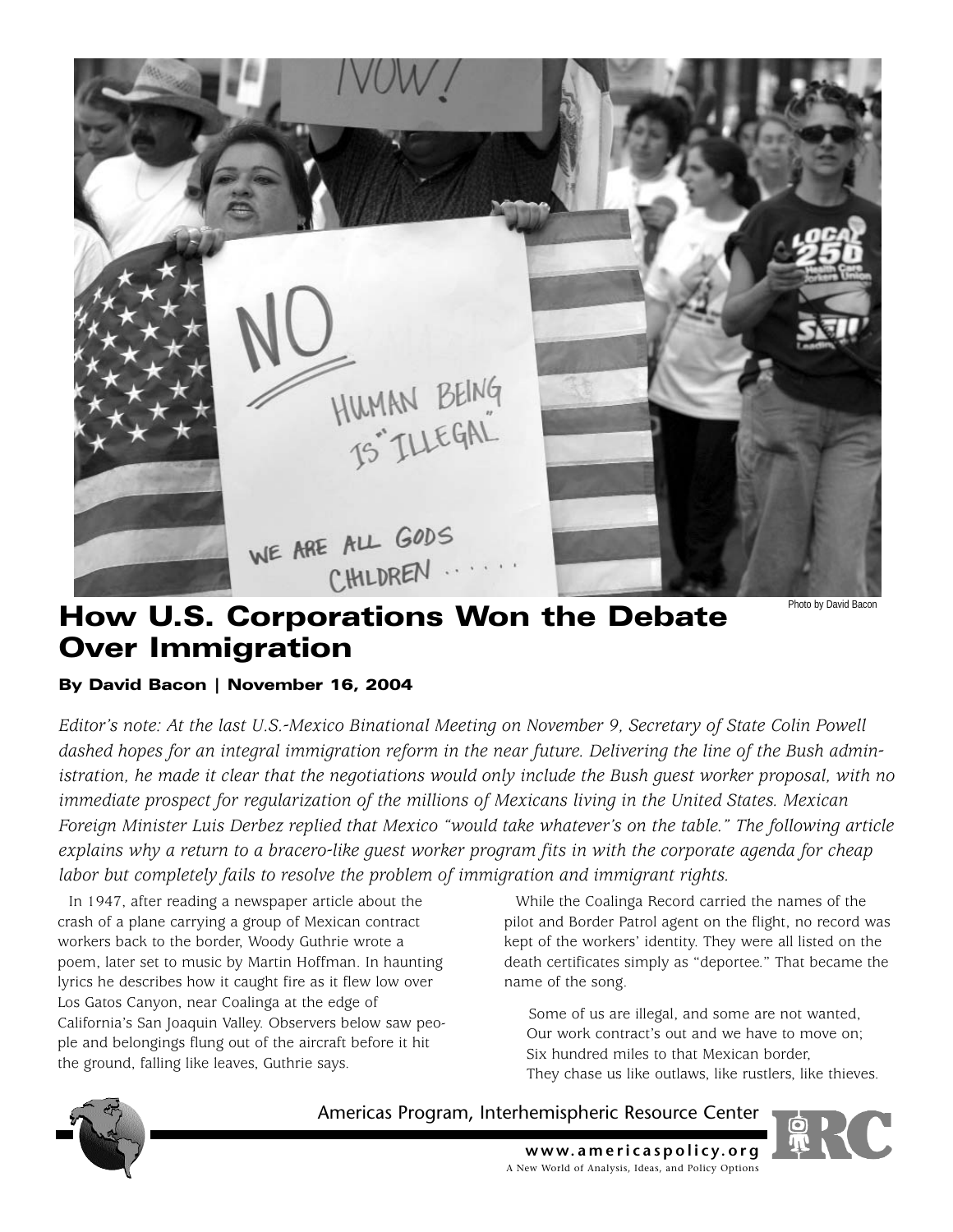Today, the word illegal is used to mean a person without immigration papers. But Guthrie uses it in the sense of an earlier era—of being excluded. To him, it means someone who is not a real resident of the place where he works, not part of a community, or accepted by the society around him.

For 22 years, an army of transient workers like these harvested America's crops, and for two years, laid its railroad tracks as well. At the time, being illegal and being a bracero, or contract worker, was practically interchangeable. The growers who sent these dozens to their death in a fireball were taking advantage of this fact. Workers caught without papers were often given the opportunity to be deported, and flown back to Mexicali, on the border. There they would be hired again, this time under contract. Some growers even dropped a dime on their own undocumented workers, bringing them back again as braceros, a process called "drying out wetbacks."

# Bush's Proposal—the Bracero Program Revisited

Last February George Bush finally introduced his longawaited plan for immigration reform. For three years, the administration raised expectations with compassionatesounding, pro-immigrant rhetoric. But when the package finally arrived, it sounded depressingly familiar. It was, in fact, remarkably like the program recalled in Guthrie's song. It must have given a bizarre sense of deja vu to those few who remember the old practice of recycling deportees, to see even this return as a provision of Bush's new reforms.

The official bracero program, negotiated in 1942 between the U.S. and Mexican governments, was ended in 1964. Ernesto Galarza, a labor organizer, former diplomat and early hero of the Chicano movement, was its greatest opponent in Washington. But Cesar Chavez was also an early voice calling for abolition. Chavez later said he could never have organized the United Farm Workers until growers could no longer hire braceros during strikes. In fact, the great 5-year grape strike in which the UFW was born began the year after the bracero program ended. According to the UFW's Mark Grossman, "Chavez believed agribusiness' chief farm labor strategy for decades was maintaining a surplus labor supply to keep wages and benefits depressed, and fight unionization."

Guest worker programs in the United States never really ended, though. New laws created new visa categories, and among them are four that permit employers to bring

workers in for temporary labor. Some cover agricultural laborers and some cover skilled workers in healthcare and high tech. Employers complain about restrictions on all of them—on numbers, and requirements that they show that U.S. resident workers aren't available for the jobs they want to fill.

# The Essential Worker Immigration **Coalition**

Until George Bush was elected, their complaints were largely dismissed as self-interested efforts to lower wages. But at the end of the 1990s, the country's largest employer associations formed a low profile, shadowy group to change that. And when the votes were counted (or not) in Florida, their fortunes began to change. As a result, Bush's recent immigration reform proposal has brought the old bracero experience closer to new life than it's been since Galarza killed the program in 1964.

The Essential Worker Immigration Coalition was organized in 1999, while Bill Clinton was still president. Its genesis is tied to one of the Clinton administration's most celebrated immigration enforcement plans, Operation Vanguard. For an entire year in 1998, the Immigration and Naturalization Service went through the employment records of every meatpacking plant in the state of Nebraska. Poring through the documents of 24,310 people employed in 40 factories, they pulled out 4,762 names. These individuals were sent letters, asking them to come in for a chat with an INS agent down at the plant. About a thousand actually did that. Of them, 34 people were found to be in the country illegally and deported. The rest, over 3500 people, left their jobs, whether for immigration reasons or just as part of normal turnover.

The INS declared victory, crowing that they'd found a new, effective means of enforcing employer sanctions that part of the 1986 Immigration Reform and Control Act which makes it illegal for an employer to hire someone without papers, and a crime for an undocumented worker to hold a job. Nebraska's Governor Mike Johanns and the American Meatpacking Institute hit the roof. They accused the INS of creating production bottlenecks, and implied they'd been denied a necessary source of labor, if America wanted to continue eating beef for dinner.

And oddly enough, the INS agreed. In fact, one of Operation Vanguard's architects, Dallas District Director Mark Reed, boasted that year that the operation would force employer groups to support guest worker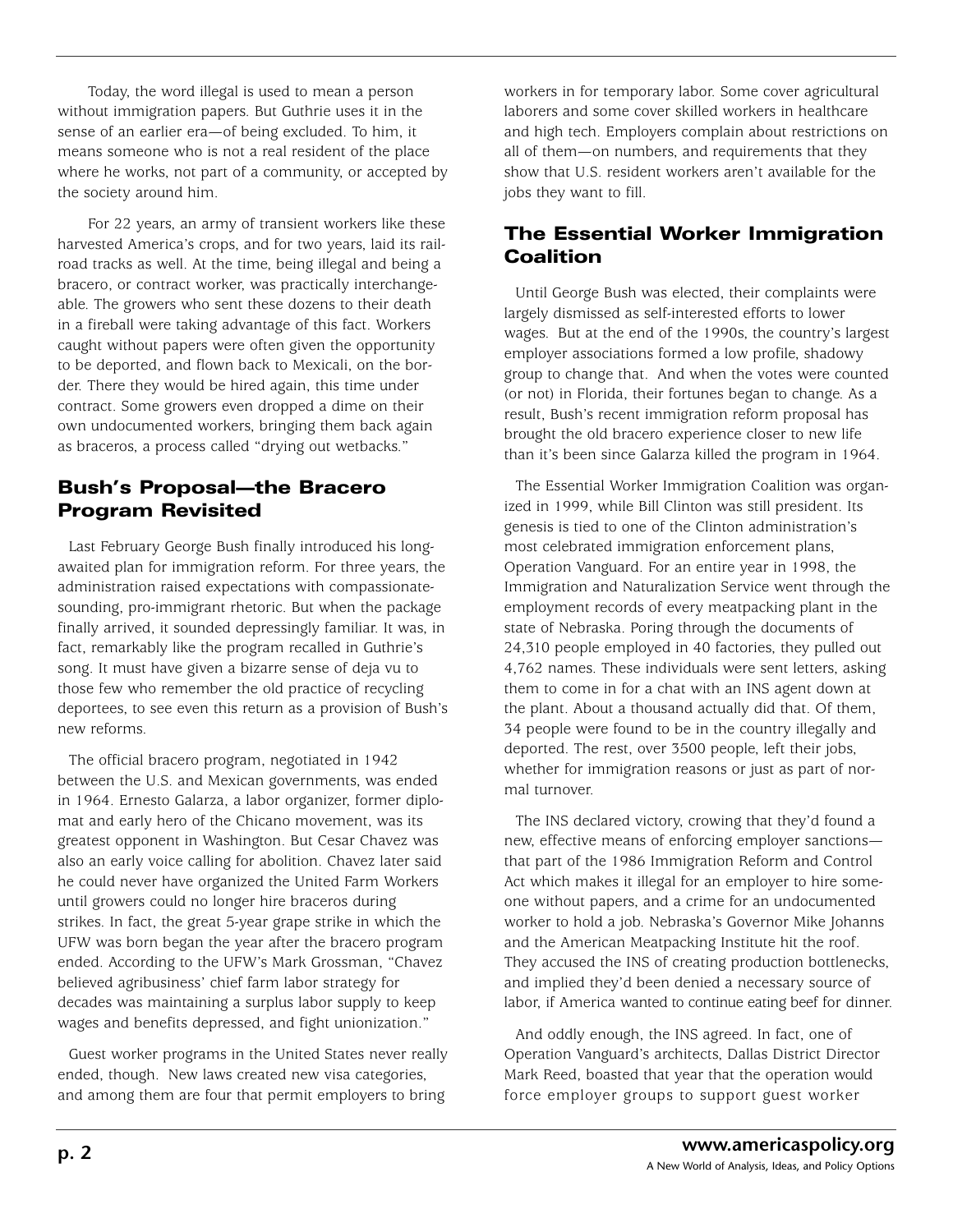legislation. "It's time for a gut check," he declared. "We depend on foreign labor ... How can we get unauthorized [undocumented] workers back into the workforce in a legal way? If we don't have illegal immigration anymore, we'll have the political support for guest worker." Operation Vanguard, he predicted, would "clean up one industry and turn the [jobs] magnet down a bit, and then go on to another industry, and another, and another."

There's no question that many U.S. industries have become dependent on immigrant labor. The Pew Hispanic Center estimates that, in 2001, undocumented workers comprised 58 percent of the work force in agriculture, 23.8 percent in private household services, 16.6 percent in business services, 9.1 percent in restaurants, and 6.4 percent in construction. The Migrant Policy Institute reports that in 1990 11.6 million immigrants made up 9% of the U.S. workforce, and that by 2002, their numbers had grown to 20.3 million workers, or 14% of the workforce.

Nevertheless, Reed might have been a little ahead of his time, in thinking Congress was prepared to act quickly. But he did get industry thinking. In the operation's wake, Sherry Edwards of the American Meat Institute said that while guest workers were a good idea, packers needed more than the old bracero program. "We need permanent workers, not seasonal laborers," she said.

1999 was the year the AMI and a group of corporate trade associations, in industries employing large numbers of immigrant workers, introduced themselves to Congress for the first time. That November, the Essential Worker Immigration Coalition began lobbying for a new, greatly expanded guest worker program. Its rhetoric referred to immigrants as essential workers, and its proposals treated guest workers as the most essential of all. Industry faced a huge labor shortage, EWIC announced, and "part of the solution involves allowing companies to hire foreign workers to fill the essential worker shortages." Quoting Alan Greenspan, EWIC even threatened inflation if those needs were denied. Meanwhile, the coalition denounced restrictions on existing guest worker programs as "unnecessarily tedious, time-consuming, expensive, and many times unsuccessful."

The group quickly grew to include 36 of the country's most powerful employer associations, headed by the U.S. Chamber of Commerce. The National Association of Chain Drug Stores belongs (think Wal-Mart, which has 2 members on the NACDS board, and was sanctioned for employing undocumented workers last year.) So do the American Health Care Association, the American Hotel

and Lodging Association, the National Council of Chain Restaurants, the National Restaurant Association, and the National Retail Federation—all of whose members depend on a workforce almost entirely without benefits, working at close to minimum wage. The violently antiunion Associated Builders and Contractors belongs—in 1992 its members fought a strike by undocumented immigrant drywall workers throughout Southern California for an entire year—along with its more unionfriendly cousin, the Associated General Contractors. The American Meat Institute, of course, was there from the beginning.

The Clinton administration initially held out some hope for the EWIC program. Henry Cisneros, after leaving his job as HUD secretary, eventually to head the huge Spanish-language Univision media conglomerate, promoted a package immigration deal including guest workers. In an April 2000 meeting in Washington, he proposed that unions and immigrant rights groups, which were seeking amnesty for the undocumented, relax their opposition to guest worker programs in return for it. As those discussions moved forward during the 2000 campaign, farm worker unions and grower organizations agreed to a deal in which undocumented agricultural laborers would get a partial amnesty, and growers would get relaxation of some restrictions on the existing farm guest worker program, H2-A.

With George Bush's election, growers walked out of those negotiations, convinced they could get a better deal. The Florida vote count gave EWIC hope as well. Bush fed those expectations, conducting a highly publicized series of meetings with Mexican President Vicente Fox over a set of immigration law changes described by then-Mexican Foreign Secretary Jorge Castañeda as "the whole enchilada." This deal proposed the same tradeoff—amnesty for a new guest worker program.



Photo by David Bacon

**www.americaspolicy.org** A New World of Analysis, Ideas, and Policy Options **p. 3**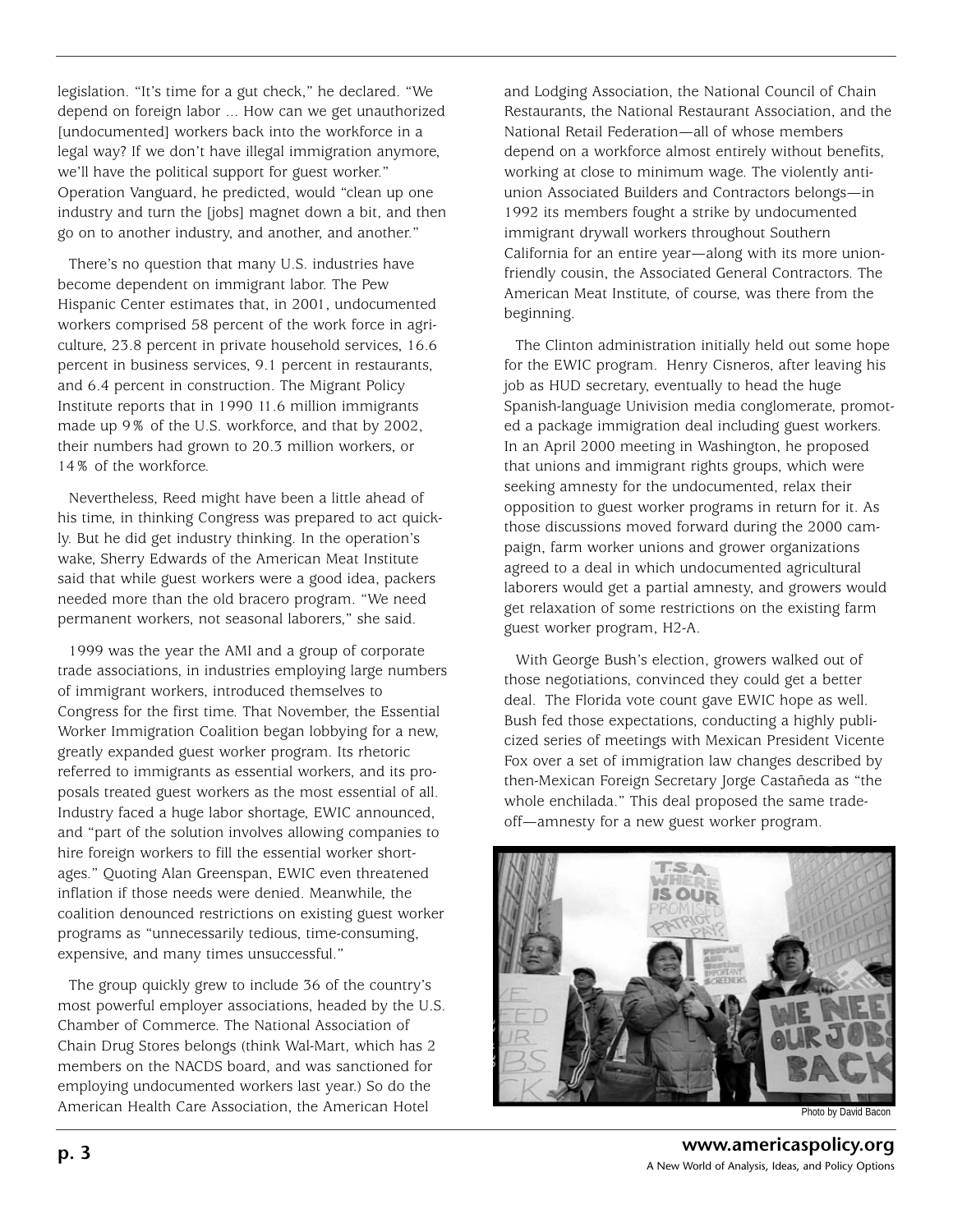EWIC was a key player in these talks. An August 1, 2001 letter to Bush congratulated him on his "historic initiative" with Fox, and laid out a framework for the deal." A temporary worker program that emerges from this debate should be markedly different from the existing and past models," it urged. "Some of the workers who currently come from Mexico and other countries to work in the U.S. do so with the intention of returning to their home countries. It is reasonable then to construct a temporary worker framework that provides a role for such workers whose labor is needed in the U.S."

Whether Bush could have ever forced the rightwing of the Republican Party to agree to an amnesty, or even wanted to, is a question for historians. After all, President Ronald Reagan signed the last omnibus reform bill in 1986, which traded amnesty for employer sanctions. Senators Phil Gramm and Jesse Helms, while fulminating over the prospect of legalization, seemed curiously friendly to guest worker proposals, and Helms even went to Mexico to discuss them.

In any event, economic recession and the attacks on the World Trade Center and the Pentagon changed everything. Immigrants across the board were scapegoated for terrorism generally. Over 40,000 airport screeners were fired from their jobs, and refused rehire because they weren't citizens, as the federal government took over the baggage lines. Other immigrants were subjected to arbitrary screening and indefinite detention. In highly publicized raids, dubbed Operation Tarmac, the INS deported hundreds of fast food and service workers in airports. In 2003 alone, Social Security sent over 70,000 letters to employers listing over three-quarters of a million workers whose names and numbers didn't jibe. Most companies interpreted those letters to mean that workers lacked immigration papers as well, and fired massive numbers of people.

In this new political climate, EWIC recast its proposals. Guest worker programs, it said, were actually a means to track the names and identities of those who otherwise would sneak across the border. Terrorists thus could be identified and pursued. "September 11 means we have to look at all these issues through the lens of national security," said John Gay, EWIC co-chair and vice president of the International Franchise Association. "We live in a pool of migrating people, and we have to control people coming across the border."

EWIC has always emphasized the economic benefits of guest worker programs. In 2002, however, it began to mount an ideological defense as well. EWIC joined forces with the Cato Institute, the conservative/Libertarian think tank whose ideology frames much of the Bush administration's legislative agenda. Asserting that "America's border policy has failed to achieve its principal objective: to stem the flow of undocumented workers into the U.S. labor market," a Cato Institute report authored by Daniel T. Griswold called instead for an "open, integrated labor market." The key to meeting the demand for low-skilled workers, Griswold asserted, was legal immigration of a special type.

"The experience of the bracero program," he alleged, "demonstrates that workers prefer the legal channel." To open one up, a temporary work visa, "should be created that would allow Mexican nationals to remain in the United States to work for a limited period. The visa could authorize work for a definite period, perhaps three years, and would be renewable for an additional limited period." About 300,000 visas should be issued at first, the institute suggested.

Guest workers with temporary visas would be able to get into line for eventual permanent visas after a few years of work. It's a long line—an applicant today at the Mexico City embassy, with the lowest preference, has to wait 12-15 years to get a permanent residence visa. Undocumented people already in the United States would also be allowed to apply to become temporary workers, and eventually get into the back of the line. This substitute for amnesty would "dry out the wetbacks," much as the growers were doing with those who perished in Los Gatos Canyon.

The Cato Institute report was issued on October 15, 2002, a year and a half before Bush finally made his proposal. When he did, the two proposals were identical.

The Cato Institute is bankrolled by the Sarah Scaife, Lambe and Koch Foundations, among other key funders of the conservative movement. Cato provided an important bridge to part of the corporate world that had less direct interest in immigration. In the last decade the institute has waged campaigns against tobacco, utility and pharmaceutical regulation, for privatization of government services, and has supported media consolidation. Rupert Murdoch, owner of Fox News, the New York Post, Harper Collins publishers and Twentieth Century Fox, has been a board member since 1997.

Cato's ties to the media helped guest worker proposals achieve greater political legitimacy. The institute's assertion that industries like meatpacking and tourism face a tremendous labor shortage, rather than a corporate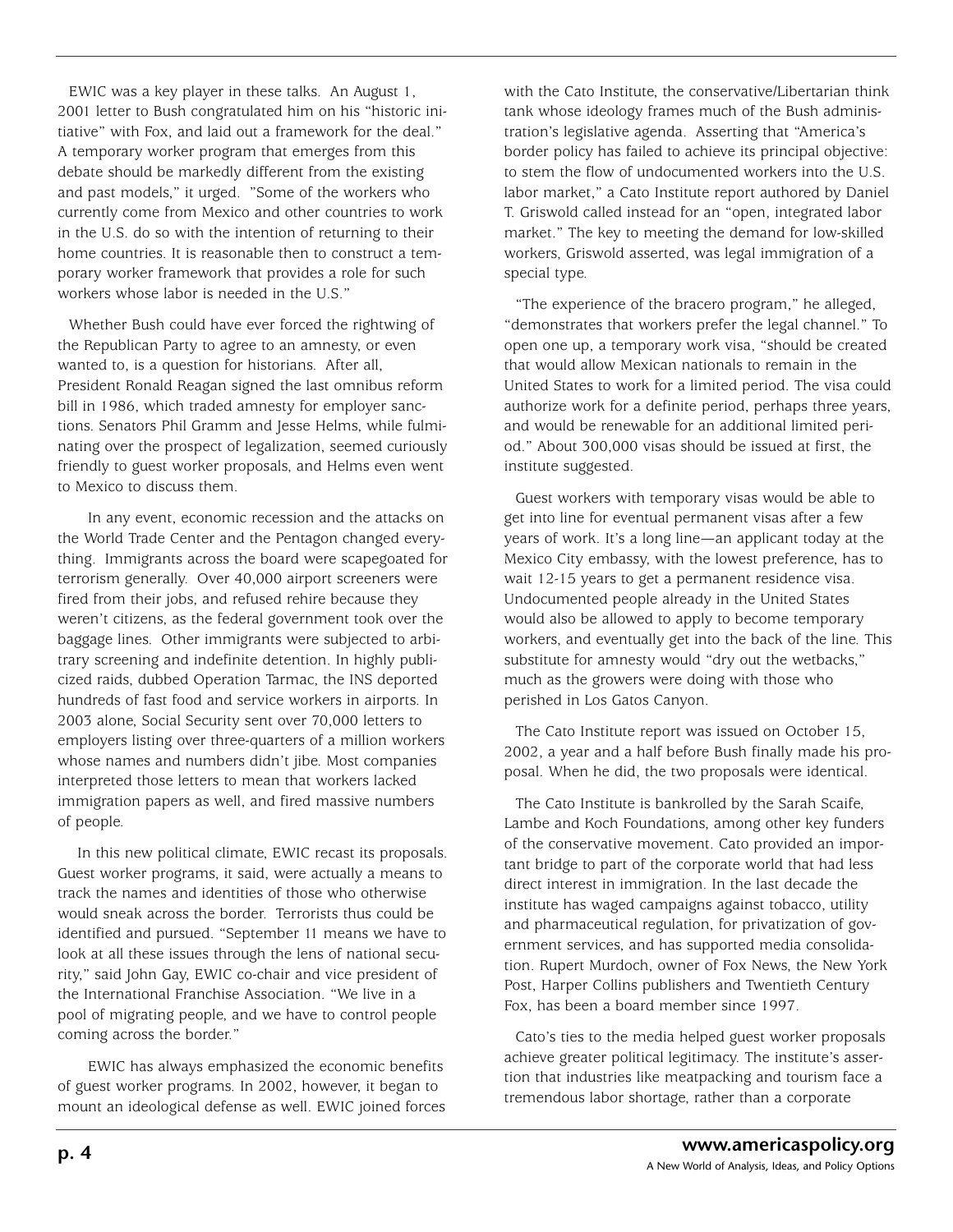unwillingness to pay higher wages to attract workers, is treated as fact by much of the media. Likewise, its assertion that the bracero program was a humane institution has created an easily accepted, invented history.

Following the issuance of the Cato report, EWIC went to the hill to renew its push for guest workers, this time emphasizing the threat posed by the undocumented to national security. Saying that "authorities know very little" about the seven million people without papers in the

U.S., it warned that while most just came to work, "those few who wish to do us harm find it easier to hide among their great numbers."

No undocumented worker from Mexico or Central America has ever been connected with terrorism, and those who flew the planes into the World Trade Center and the Pentagon all came to the U.S. with visas. Nevertheless, an EWIC letter to senators asked, "How can the immigration status quo be tolerated?"

When President Bush finally issued his reform proposal in January, it contained no broadbased amnesty for the millions of undocumented workers currently in the U.S., unlike the compromise signed by Ronald Reagan in 1986, or the amnesty/guest worker deal proposed under Clinton. As the Cato report recommended, it focused entirely on establishing

a new temporary worker program. The proposal was immediately greeted by EWIC and its member industry associations. The National Restaurant Association warned that restaurants faced "a worker shortage of 1.5 million jobs" by 2014, and praised the plan, which it said "would give employers greater opportunities to fill these jobs, grow their business and help grow the economy." R. Bruce Josten, executive vice president of the U.S. Chamber of Commerce, was ecstatic as well, finding that Bush "makes an effort to streamline the process by which employers who cannot find U.S. workers may hire foreign nationals through temporary worker programs

while ensuring that the workers would have appropriate labor protections." He too warned of dire labor shortages, and concluded that "expanded, practical temporary worker programs will help meet this need."

EWIC and Cato were successful in getting support from the conservative wing of the Republican Party as well. Tom Delay announced that "it is vitally important this country have some sort of guest worker program. It is only fair to those here in the United States who need the

> workers and it is doubly fair to the families of Mexicans that need the work."

Bush's proposal, however, was not warmly embraced by immigrants themselves, even those who supposedly would benefit the most. In a poll conducted by Bendixen and Associates for New California Media and the James Irvine Foundation, 50% of the undocumented workers surveyed opposed it once its provisions were explained, while only 42% supported it. Renee Saucedo, director of San Francisco's Day Labor Program, said that the city's street corner laborers discussed the proposal extensively, and rejected it almost unanimously. "They feel that a temporary visa status would make them as vulnerable to exploitation as the undocumented status most of them now share," she explained.

The organization of veterans of the bracero program, with Photo by David Bacon

chapters in both the U.S. and Mexico, was even more critical. "We're totally opposed to the institution of new guest worker programs," explained Ventura Gutierrez, head of the Union Sin Fronteras. "People who lived through the old program know the abuse they will cause." One former bracero, Manuel Herrera, told the AP's Juliana Barbassa that "they rented us, got our work, then sent us back when they had no more use for us." Thousands of former braceros are still trying to collect money deducted from their pay during the 40s and 50s, money that was supposedly held in trust to ensure they completed their work contracts, but never turned over to

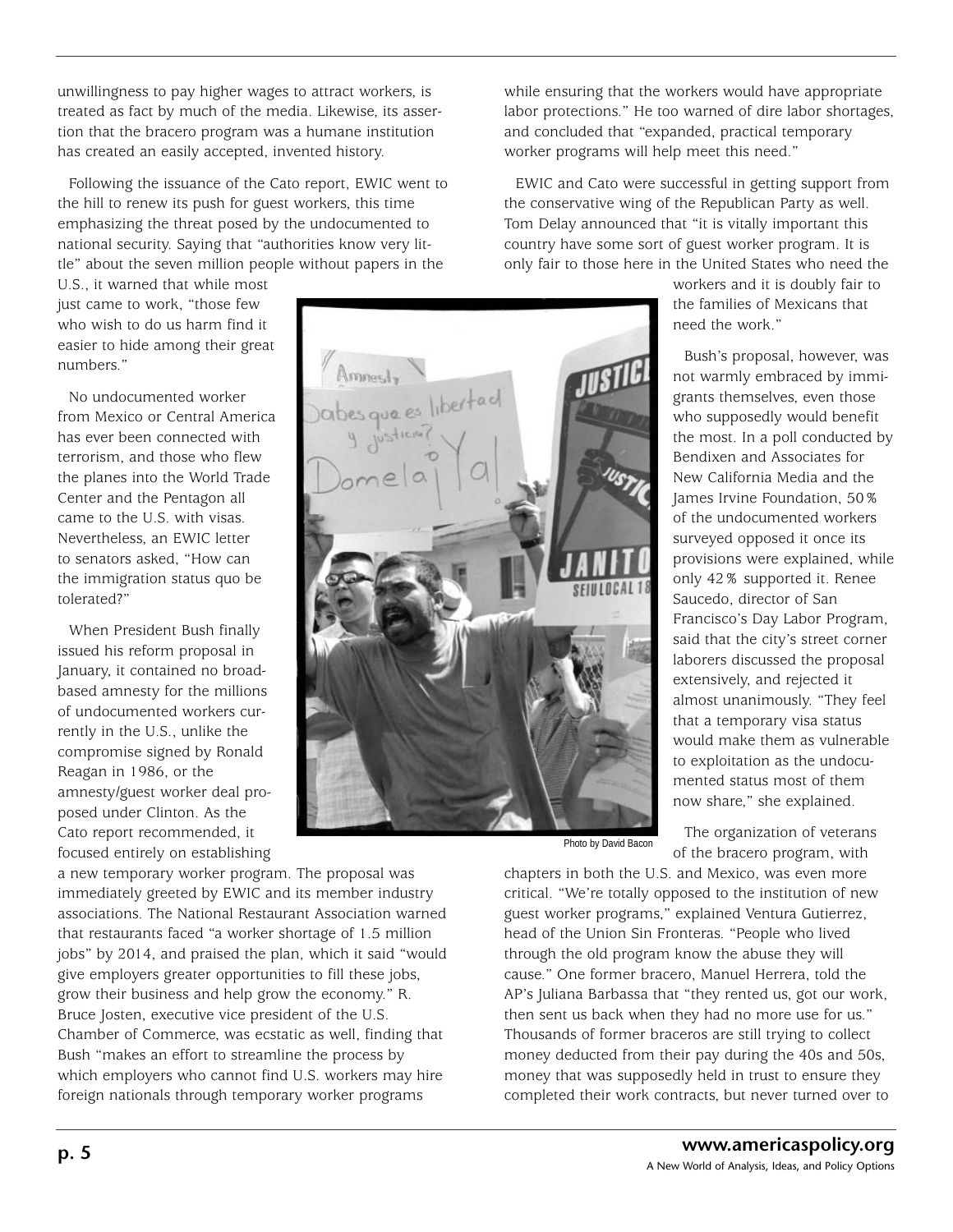them. Bush's proposal contains a similar provision. "If we accept, then our grandsons and great-grandsons will go through what we went through," ex-bracero Florentino Lararios told Barbassa.

U.S. labor opposition focused on the lack of a real amnesty. Eliseo Medina, executive vice-president of the Service Employees International Union, and one of the AFL-CIO's key policy makers on immigration, said that "Bush tells immigrants you have no right to earn citizenship but tells corporations you have the right to exploit workers, both American and immigrant ... This proposal allows hard-working, tax-paying immigrants to become a legitimate part of our economy, but it keeps them from fully participating in our democracy—making immigrants a permanent sub-class of our society."

While expanded guest worker programs have been a key element in Republican immigration reform proposals that predate Bush's, one mark of the success of EWIC in influencing the national debate has been their incorporation into Democratic proposals as well. In fact, the accepted wisdom on Capitol Hill now holds that no reform is possible if industry doesn't get what it wants. Even immigrant advocacy organizations within the beltway now include EWIC and its guest worker proposals in their legislative agenda.

In 1986, Reagan approved a broad based amnesty for over 6 million undocumented immigrants, who were required to show that they'd been living in the country since 1982. EWIC's contribution has been to reframe the residency requirement contained in the 1986 legislation, transforming it into the concept of "earned legalization." In other words, it's no longer sufficient to have lived in the U.S. for years—only participation as a "willing employee" in a new temporary worker program, contracted out to a "willing employer" (in the terminology of Bush and the Cato Institute) qualifies someone for eventual legalization.

In a January press conference just prior to Bush's announcement, representatives of the National Immigration Forum, the American Immigration Lawyers Association and the National Council of La Raza outlined a joint proposal for immigration reform, which included "earned legalization," border enforcement policies which don't jeopardize the lives of those crossing, and more guest workers. Jean Butterfield, from the AILA, announced that "the essential worker sector, the service sector, needs these people [temporary workers] in fields and factories." NIF director Frank Sharry described their

proposals as "more market-sensitive immigration," and declared that "this is what immigrants want."

Those proposals were eventually incorporated into a bipartisan bill sponsored by Senators Tom Daschle and Chuck Hegel, and finally into a Democratic immigration reform proposal introduced by Congressman Luis Gutierrez and Senator Edward Kennedy. The Gutierrez-Kennedy Bill, nicknamed the SOLVE Act, would not force currently undocumented workers to become guest workers. Instead it would allow people who have lived in the U.S. for the past five years, and worked for two years, to apply for legal status. It would, however, allow employers to bring in up to 350,000 additional temporary workers, presumably through a recruitment system similar to the current one. Temporary worker visas would be renewable, and last for either 9 months or two years. Workers could bring spouses and children, and change employers after three months.

EWIC must have savored its moment of legislative triumph—no matter which side of the aisle proposals come from, the centerpiece of its agenda was included. In fact, the only comprehensive immigration reform package now in Congress which doesn't include guest workers is that authored by Rep. Sheila Jackson Lee, and cosponsored by members of the Congressional Black Caucus. It would allow people to normalize their status based on residency in the U.S., and would expand the numbers of permanent residency visas. It contains no temporary worker program. Jackson Lee scorns the whole idea, particularly the Bush approach, as a "flat earth program."

EWIC doubtless deserves credit for its lobbying and legislative skill. It may seem self-evident that migration should be harnessed to provide labor to corporate employers—if it does, it is a mark of the success of employer groups like it. But EWIC is also riding a new political wave, and its proposals reflect a growing effort by governments in all the wealthy countries of the global north to retailor their immigration policies to meet industry needs.

On a worldwide scale, according to the Geneva-based Migrant Rights International, more than 130 million people today live outside the countries in which they were born. Overwhelmingly, this unprecedented level of human migration is caused by the factors of expulsion millions of people can no longer survive in their communities of origin because of war, poverty or economic dislocation. This migratory flow is generally from the developing countries of the global south to the wealthy nations of the north. It is also generally a self-initiated migration.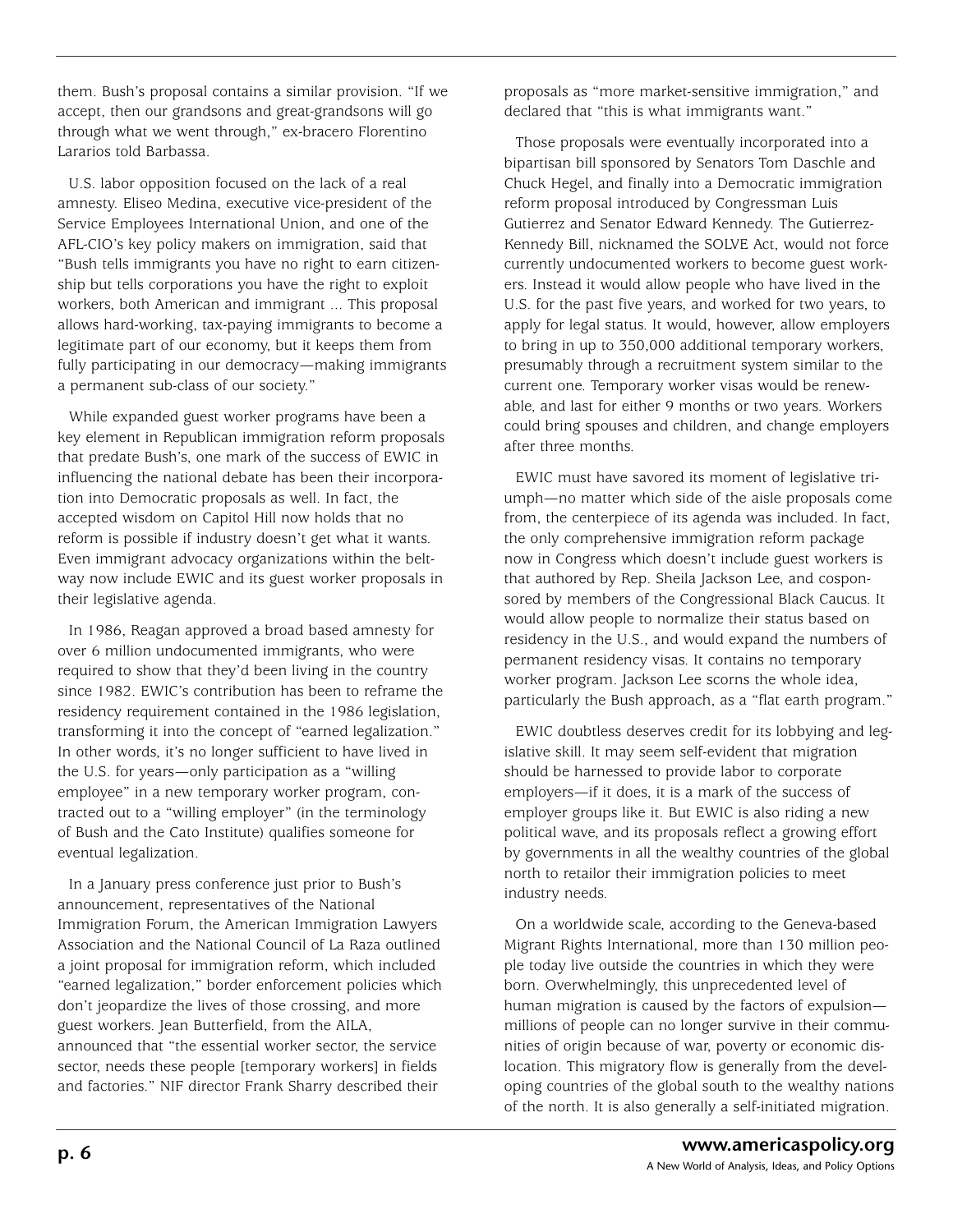In other words, while they may be driven by forces beyond their control, people also move at their own will and discretion, trying on the one hand to find economic opportunity and survival, and on the other to reunite their families and create new communities in the countries they now call home.

Human beings are not just work animals, and the desire for community is as strong as the need to labor. Yet increasingly, this migratory stream has become a potential source of low-wage labor in the eyes of those able to employ it to their advantage. And while there have been attempts in the past to channel this flow for completion of their 12 months [workers] will be rounded up and got out the country."

Flynn says that the industries dependent on immigrant labor make up 14% of the gross domestic product, and describes "wages below minimum levels, with substandard working conditions, no holidays, and expectations that people will work on a flexible basis at short notice." Meanwhile, spontaneous migrants, like asylum seekers, are prohibited from working, and the Blair government has proposed U.S.-style employer sanctions to ensure they don't. "In order to make that managed system operate, the state has to have sanctions—ways of inflicting

punishment," Flynn explains.

its labor power, like the bracero program and its successors in the U.S., or the guest worker program which brought Turkish farmers into German factories in the 1960s, the idea of managing the migratory flow is new. In fact, in Britain, where the government seeks on the one hand to end the spontaneous migration of asylum seekers, and then recruit temporary workers for industry, the approach is called "managed migration."



The same idea of managed migration—stopping spontaneous migration, and channeling migrants into temporary worker programs—is a growing part of policies of countries throughout the European Union towards those who come from outside its borders. They all reflect an increasing effort to include migration within the world economic order managed by industrial nations.

The British public was electrified a year ago by a hunger strike undertaken by Abbas Ameni, an Iranian exile given asylum by British courts. Ameni sewed his lips closed after the Blair government ordered him deported despite the court decision, as a showpiece of its announced plan to end the influx of asylum-seekers. Ameni eventually forced the government to back down, but the most startling aspect of the whole affair was that while taking extreme measures to stop spontaneous migration into Britain, the government was quietly implementing a plan to bring in other immigrants, but as temporary contract workers.

According to Don Flynn, policy director for the Joint Council for the Welfare of Immigrants in London, "the public policy debate has been completely transformed over the space of the last five or six years. The government has made it known that immigration policies in the UK are going to be based on the recruitment of immigrant workers. They're talking about identifying particular labor shortage industries, and then licensing employers to recruit unskilled or informally skilled workers. On the

Photo by David Bacon

While this is a convenient arrangement for wealthy nations, it has severe disadvantages for poorer ones. The cost of maintaining and reproducing this international migrant labor force falls on countries least able to afford it. And increasingly, the remittances of migrant workers have become the main source of income for the communities from which they come. In fact, remittances from abroad are now the first or second largest source of national income for countries like Mexico, Guatemala, the Philippines and others. The system of managed migration simply institutionalizes this arrangement. Large corporations and industries of wealthy countries get the benefit of this labor force, and workers themselves pay the cost of maintaining it.

Developing countries do, however, have an alternative framework for protecting the rights and status of this migrant population. The UN's International Convention on the Protection of the Rights of All Migrant Workers and Members of Their Families proposes an alternative framework for dealing with migration. It supports the right of family reunification, establishes equality of treatment with citizens of the host country, and prohibits